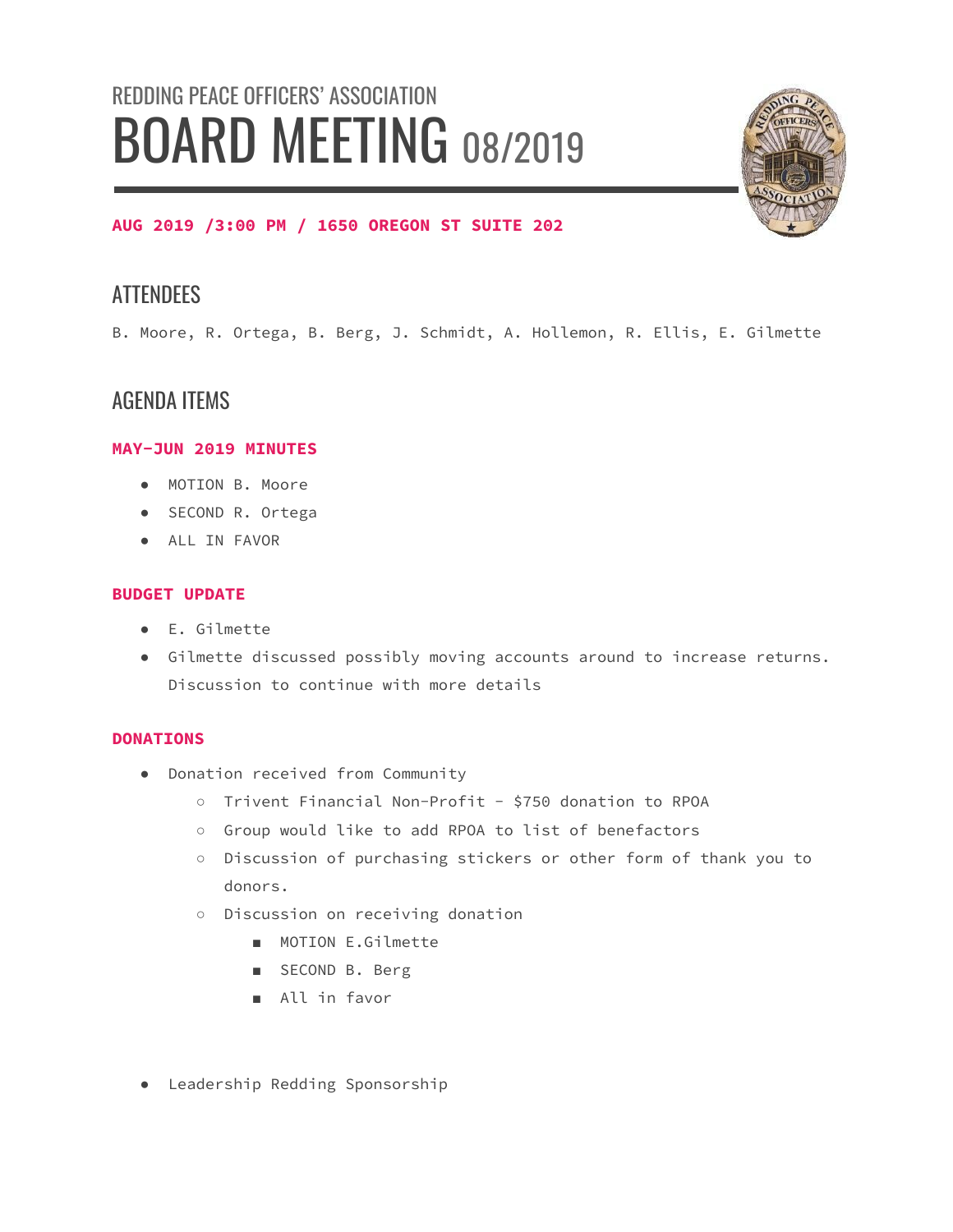- Historically last decade RPOA has spilt cost of RPOA Leadership Redding applicants with COR (1 member)
- This year Wes Townsley and Josiah Ferrin we're both accepted into class of 2020.
- RPOA discussion of paying for both
- Consensus to pay standard (\$350) and Townsley/Ferrin to split the difference
- Leadership Redding Sponsorship, future donations
	- Discussion with Captain Schueller was that the COR would pick up entire sponsorship in the future, eliminating the RPOA position if splitting.
	- Side discussion met with split opinions over whether or not RPOA should pay for future LR. No decision based on COR decision to pay full amount.
- Discussion on donation to California Soccer Park sponsorship (\$500) from previous meeting (Via text)
	- Questioned whether vote was valid (4 in favor/1 against and 2 non-votes)
	- Vote was confirmed

#### **BOARD BUSINESS**

- SALES TAX
	- Discussion with Francie Sullivan who is spearheading sales tax initiative.
		- 1% General Tax with no sunset
		- Competition from proposed County Tax which will take \$25m from City residence and would only receive \$4m in return
- NEVER FORGOTTEN GAMES
	- Sept 7 @ Shasta County Fairgrounds
		- Assignments
			- Berg/Holleman Scores-Music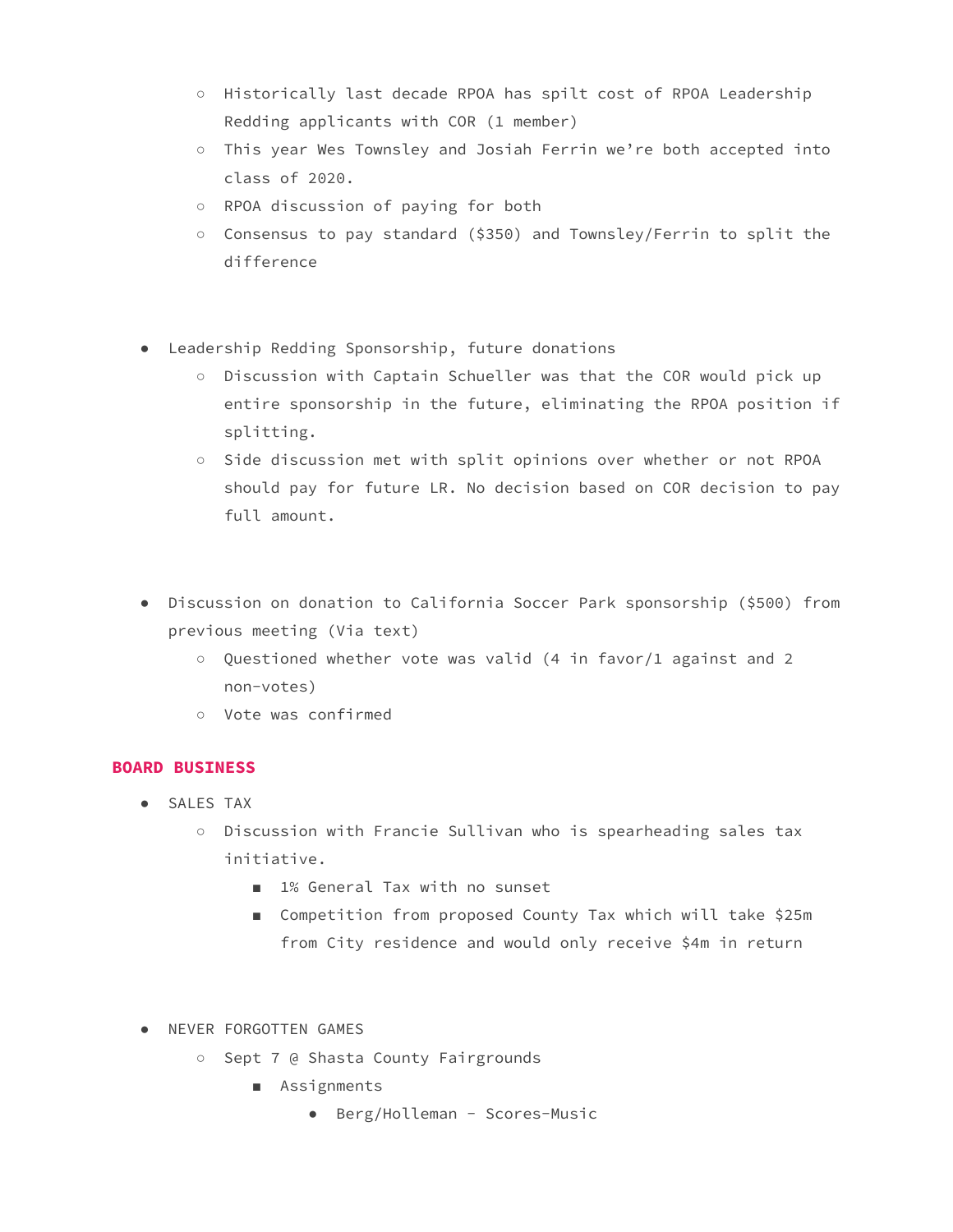- Gilmette BBQ, sound system
- Ellis Cook
- Schmidt- weight coordinator
- Discussion about where money will go
	- 2018
		- \$12k overall with \$4500 to COPS
	- 2019
		- 20% IAFF
		- 20% COPS
		- 60% RPOA Donations
- CWPO SIDE LETTER
	- Vote needed by Misc employees
	- Berg to facilitate
- OVERLAP DAYS
	- 3rd rotation 2019, overlap days fall in holidays
		- Agreement reached with Admin (Schueller) to move dates to avoid conflict, agreed upon as reasonable
	- Email sent to membership explaining date changes
- BLUE SANTA
	- Nicole Rempfer has agreed to take over program
	- Berg contacted We Back the Blue about fundraising opportunities. WBB has already set their priorities for 2019 which does not include Blue Santa
- CHRISTMAS PARTIES
	- Adult party December 7 @ Sons of Italy
	- Kids party November 29 @ Nor Cal Elite

● WEIGHT ROOM